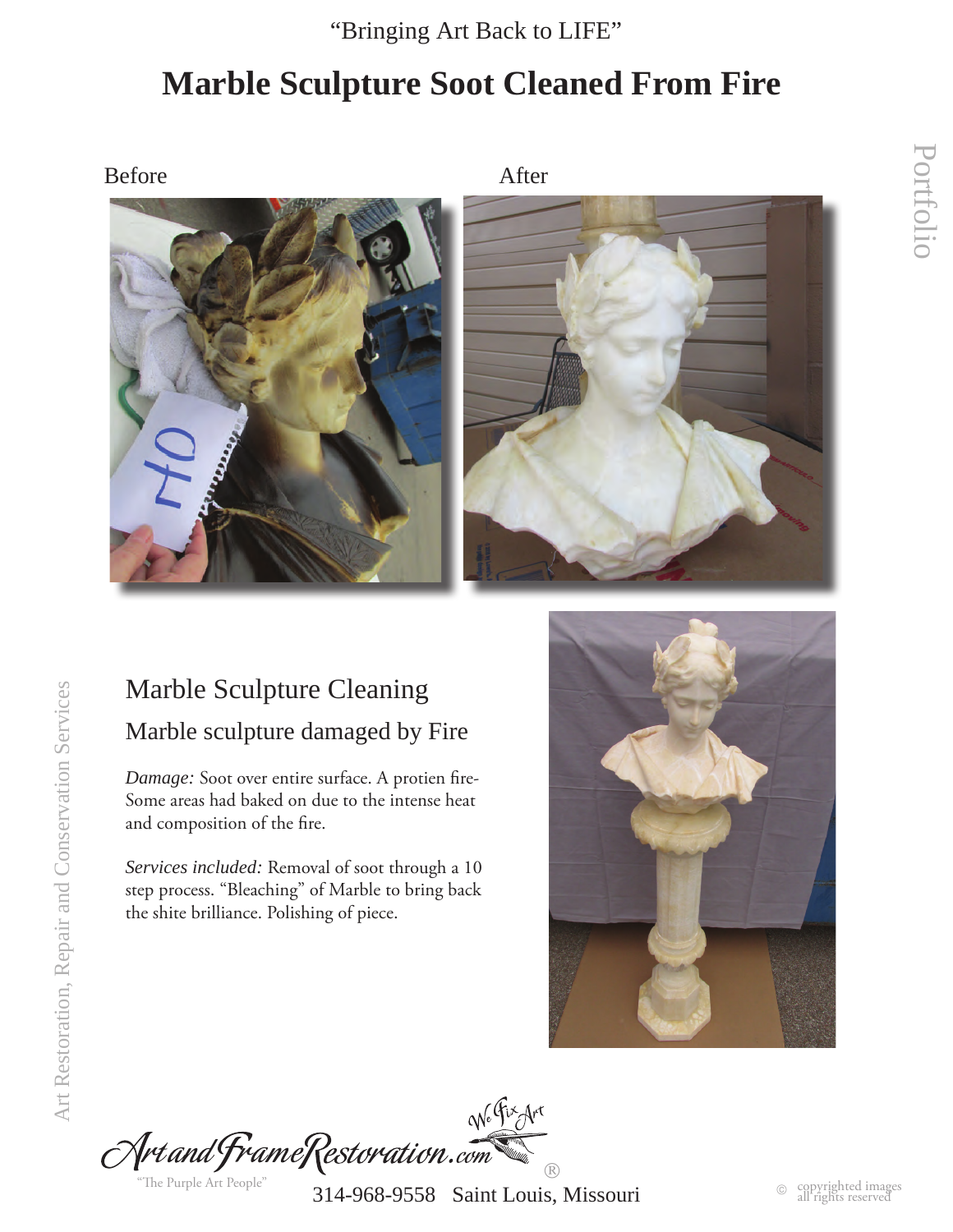"Bringing Art Back to LIFE"

### **Porcelain Sculpture Soot Cleaned From Fire**



Porcelain Sculpture Cleaning

#### Sculpture damaged by Fire

*Damage:* Soot over entire surface. A protien fire and some areas had baked on due to the intense heat and composition of the fire.

*Services included:* Removal of soot and residue with out removing the fragile paint from the surface

We Fix Art Art and FrameRestoration.com  $\circledR$ "The Purple Art People"

314-968-9558 Saint Louis, Missouri